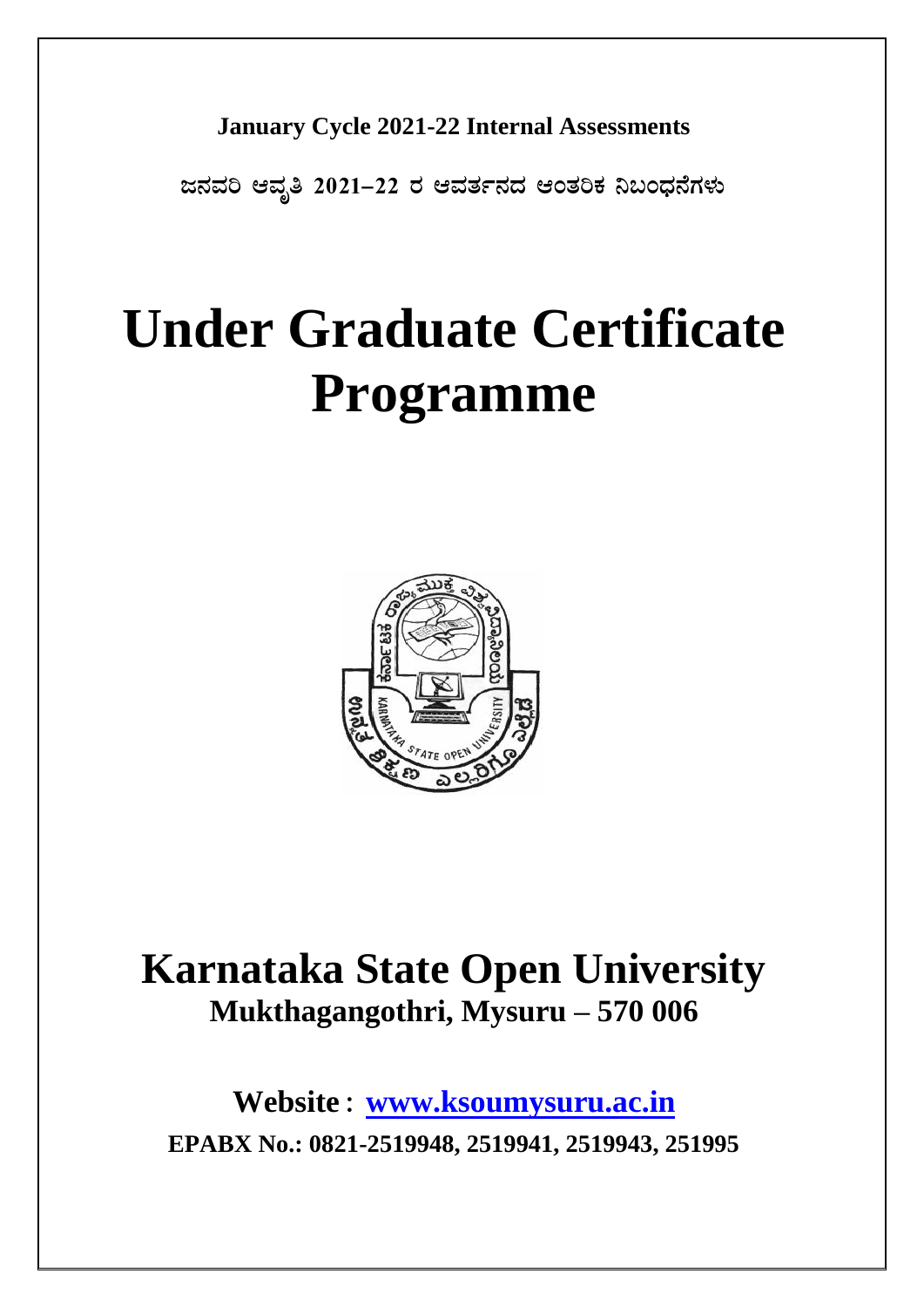# **Under Graduate Certificate Course January Cycle 2021-22**

#### **Guidelines:**

The evaluation, covers both internal assessment and term end examination. In the case of the former, the University are created continuous assessment for which primarily assignment system is followed. Assignment is given hereunder on the basis of the syllabus prescribed by the University. The questions relating to assignment are designed keeping in view the term end examination. Term end examination will be conducted at the end of the year of study as per calendar of events.

The continuous assessment comprises of assignment, seminar, test, field work etc., Presently, the assignment is taken up, and its information are as follows.

- Two questions are given under each course. Both the questions one compulsorily.
- Each question carries **10** marks.
- The students are hereby instructed to answer the questions by referring the text books, SLM, journals and others.
- Only hand written assignments are considered. The typed material or computer printouts are not considered under any circumstances.
- In case the study material is replicated in the assignments, they will be not considered for valuation.
- Write assignment of each course separately, using A4 Sheet.
- The students shall indicate their name, roll number, course, mobile number without fail.
- Keep the assignments in a single cover and super scribe it as Assignments for Certificate (**Programme** Name).
- Certificate Course Students shall submit the assignment to their respective departments. Address to send the assignments-The **Chairman (Concerned Department) Karnataka State Open University Mysuru-570 006**. **(Certificate Course Students should not submit the assignments to any other Regional Centres)**

The students may feel free to contact any faculty member either in person or over phone. The contact numbers will be available in prospectus/website.

#### **Important date for Submission of the Assignment**

| <b>SI</b><br>No. | <b>Assignment Number</b> | <b>Last Date of Submission</b> |
|------------------|--------------------------|--------------------------------|
|                  | Assignment               | $30 - 07 - 2022$               |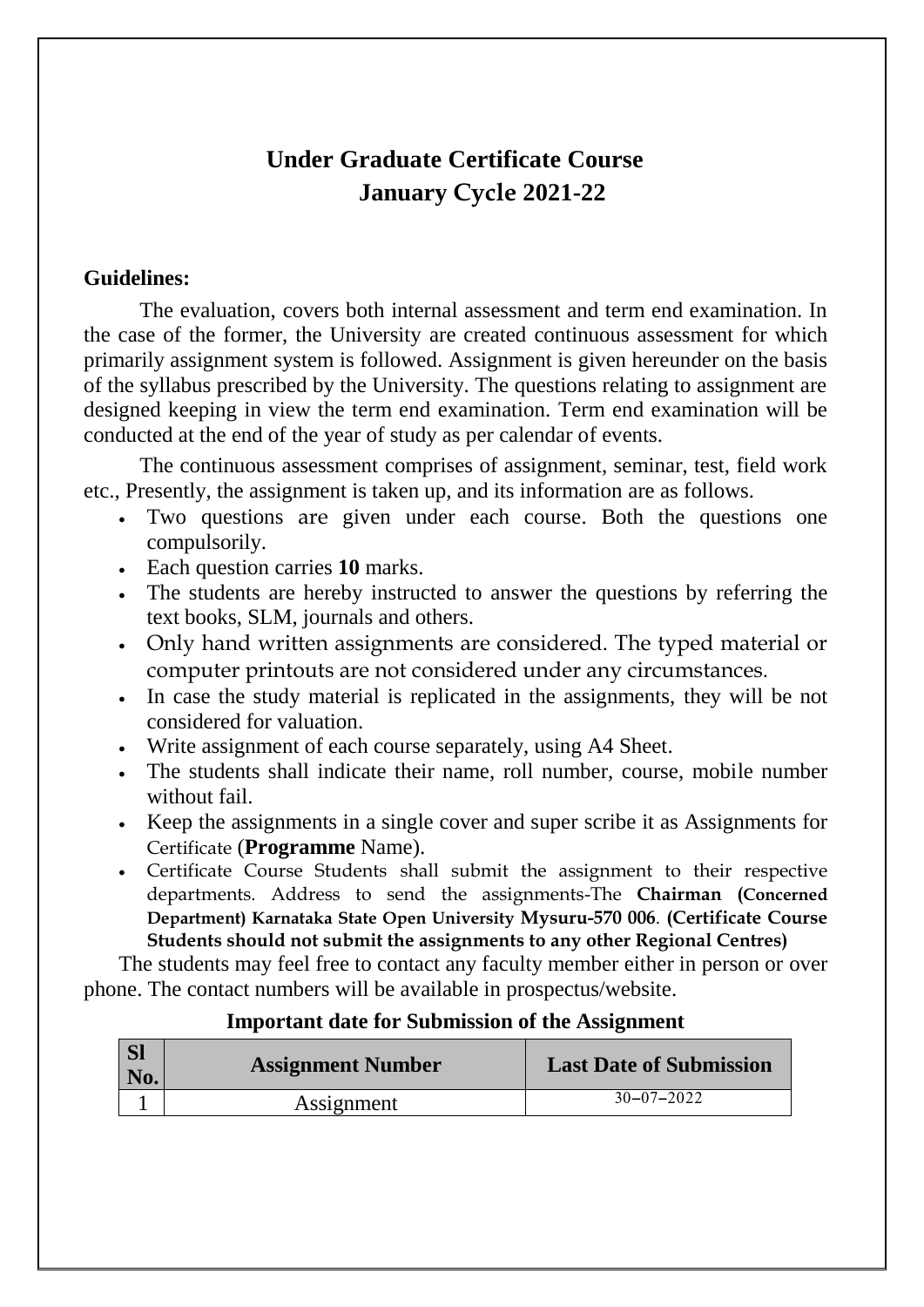#### **Dean (Academic)**

**Department of Studies and Research in Political Science, KSOU, Mukthagangothri, Mysore** ರಾಜ್ಯಶಾಸ್ತ್ರ ಅಧ್ಯಯನ ಮತ್ತು ಸಂಶೋಧನಾ ವಿಭಾಗ, ಕರಾಮುವಿ., ಮುಕ್ತಗಂಗೋತ್ರಿ, ಮೈಸೂರು.

**Internal Assignment questions 2020-21-July example 2020-21-July ¤§AzsÀUÀ¼À ¥Àæ±ÉßUÀ¼ÀÄ 2020-21-dįÉÊ**

#### **Under Graduate certificate in Panchyath Raj (UGCPR)**

**Panchayath Raj System/ಪಂಚಾಯತ್ ರಾಜ್ ಪದ್ಧತಿ** 

ಹತ್ರಿಕೆ–1: ರಾಜ್ಯಶಾಸ್ತ್ರದ ತತ್ವಗಳು

**Stage-1 ¥ÀæxÀªÀÄ ºÀAvÀ**

Answer any one questions from First stage Max.Marks:10x1=10

 $\frac{1}{2}$ ಹೆಂತದಲ್ಲಿ ಯಾವುದಾದರೂ ಒಂದು ಪ್ರಶ್ನೆಗೆ ಉತ್ತರಿಸಿ ಗರಿಷ್ಠ ಅಂಕಗಳು: ೧೦ x ೧=೧೦

1. ರಾಜ್ಯಶಾಸ್ತ್ರದ ಅರ್ಥ, ಸ್ವಭಾವ ಮತ್ತು ಪ್ರಾಮುಖ್ಯತೆಯನ್ನು ಚರ್ಚಿಸಿ.  $OR/$ ಅಥವಾ

ಪರಮಾಧಿಕಾರದ ಅರ್ಥ ಮತ್ತು ಲಕ್ಷಣಗಳನ್ನು ವಿವರಿಸಿ.

#### <u>Stage-2 ದ್ವಿತೀಯ ಹಂತ</u>

Answer any one questions from second stage Max.Marks:10x1=10

**JgÀqÀ£Éà ºÀAvÀzÀ°è AiÀiÁªÀÅzÁzÀgÀÆ MAzÀÄ ¥Àæ±ÉßUÉ GvÀÛj¹ UÀjµÀ× CAPÀUÀ¼ÀÄ: 10 x 1=10**

1. ಭಾರತ ಸಂವಿಧಾನದ ಪ್ರಮುಖ ಲಕ್ಷಣಗಳನ್ನು ವಿವರಿಸಿ.

 $OR/$ ಅಥವಾ ಭಾರತದಲ್ಲಿನ ಚುನಾವಣಾ ಆಯೋಗದ ಕಾರ್ಯಗಳನ್ನು ಪರಿಶೀಲಿಸಿ.

#### Panchayath Raj System/**ಪಂಚಾಯತ್ ರಾಜ್ ಪದ್ಧ**ತಿ

**¥ÀwæPÉ-2: ¥ÀAZÁAiÀÄvïgÁeï ¥ÀzÀÞw(PÀ£ÁðlPÀPÉÌ ¸ÀA§A¢ü¹zÀAvÉ)**

#### <u>Stage-1 ಪಥಮ ಹಂತ</u>

#### Answer any one questions from First stage Max.Marks:10x1=10

 $\frac{1}{2}$ ಹೊದಲಿ ಮಾವುದಾದರೂ ಒಂದು ಪ್ರಶ್ನೆಗೆ ಉತ್ತರಿಸಿ ತಾವರು ಮಾಡಿಷ್ಠ ಅಂಕಗಳು: ೧೦ x ೧=೧೦

1. ಸ್ಥಳೀಯ ಸರ್ಕಾರದ ಅರ್ಥ ಮತ್ತು ಪ್ರಾಮುಖ್ಯತೆಯನ್ನು ವಿವರಿಸಿ.  $OR/$ ಅಥವಾ

ಗ್ರಾಮ ಸಭೆಯಯ ರಚನೆ ಮತ್ತು ಕಾರ್ಯಗಳನ್ನು ವಿವರಿಸಿ.

#### <u>Stage-2 ದ್ರಿತೀಯ ಹಂತ</u>

Answer any one questions from second stage Max.Marks:10x1=10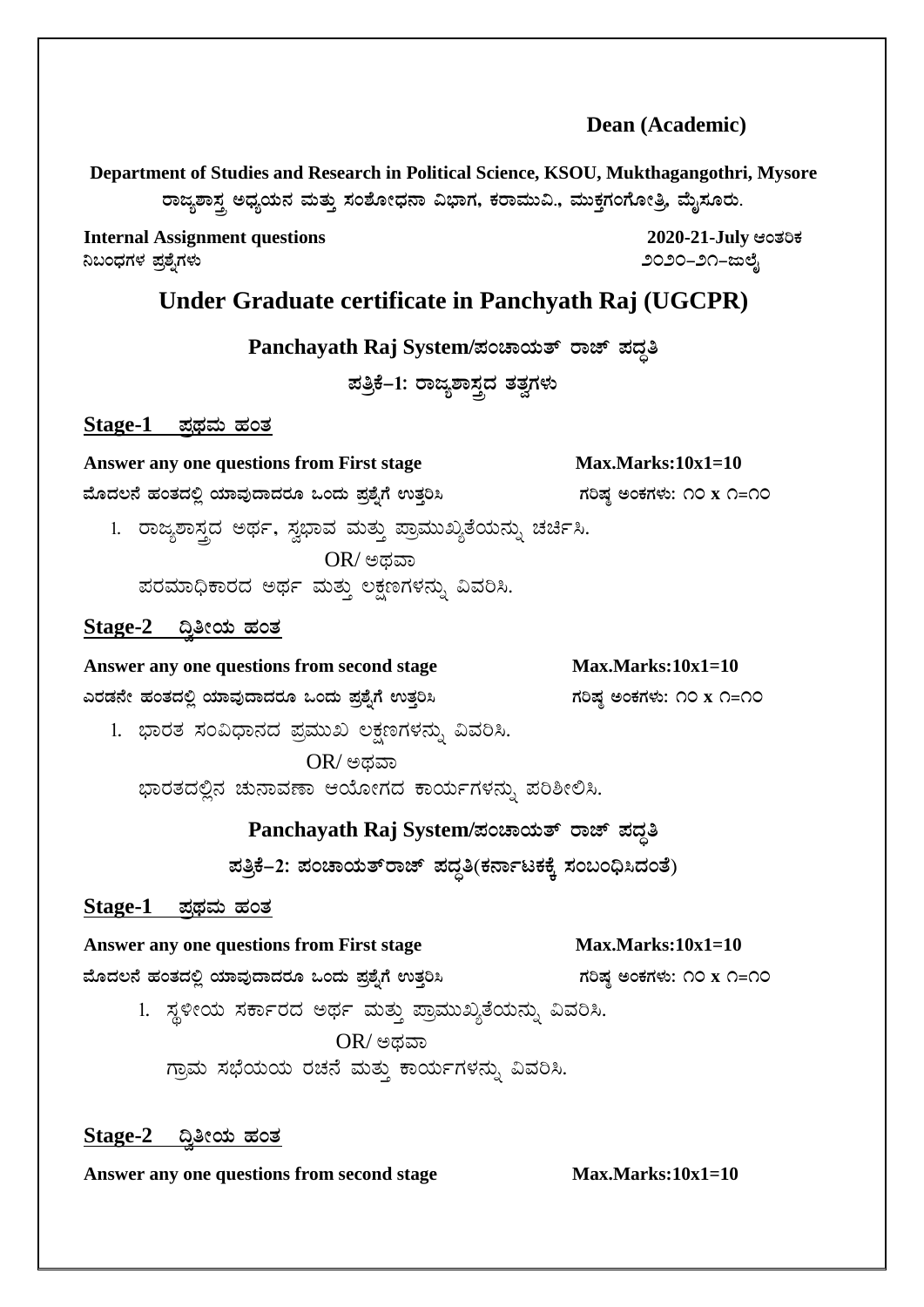ಎರಡನೇ ಹಂತದಲ್ಲಿ ಯಾವುದಾದರೂ ಒಂದು ಪ್ರಶ್ನೆಗೆ ಉತ್ತರಿಸಿ ಗರಿಷ್ಠ ಅಂಕಗಳು: ೧೦ x ೧=೧೦

1. ಜಿಲ್ಲಾ ಪಂಚಾಯತಿಯ ರಚನೆ, ಅಧಿಕಾರ ಮತ್ತು ಕಾರ್ಯಗಳನ್ನು ವಿವರಿಸಿ.

 $OR/$ ಅಥವಾ

ಭಾರತ ಸಂವಿಧಾನದ 73ನೇ ತಿದ್ದುಪಡಿಯ ಲಕ್ಷಣಗಳನ್ನು ವಿವರಿಸಿ.

#### Panchayath Raj System / ಪಂಚಾಯತ್ ರಾಜ್ ಪದ್ಧತಿ

ಪತ್ತಿಕೆ-3: ಕರ್ನಾಟಕ ರಾಜಕೀಯ

#### $Stage-1$  ಪಥಮ ಹಂತ

Answer any one questions from First stage  $Max. Marks:10x1=10$ ಮೊದಲನೆ ಹಂತದಲ್ಲಿ ಯಾವುದಾದರೂ ಒಂದು ಪ್ರಶ್ನೆಗೆ ಉತ್ತರಿಸಿ ಗರಿಷ್ಠ ಅಂಕಗಳು: ೧೦ x ೧=೧೦ 1. ಕರ್ನಾಟಕ ಏಕೀಕರಣ ಚಳವಳಿಯ ಬಗ್ಗೆ ವಿವರಿಸಿ.  $OR$ / ಅದವಾ ರಾಜ್ಯ ಶಾಸಕಾಂಗದ ರಚನೆ, ಅಧಿಕಾರ ಮತ್ತು ಕಾರ್ಯಗಳನ್ನು ಚರ್ಚಿಸಿ. Stage-2 ದ್ವಿತೀಯ ಹಂತ Answer any one questions from second stage  $Max.Marks:10x1=10$ ಎರಡನೇ ಹಂತದಲ್ಲಿ ಯಾವುದಾದರೂ ಒಂದು ಪ್ರಶೈಗೆ ಉತ್ತರಿಸಿ ಗರಿಷ ಅಂಕಗಳು: ೧೦ x ೧=೧೦ 1. ಡಿ.ದೇವರಾಜ್ ಅರಸುರವರ ರಾಜಕೀಯ ನಾಯಕತ್ವ ಕುರಿತು ಪ್ರಬಂಧ ಬರೆಯಿರಿ.  $OR/$ ಅಥವಾ

ಹೈಕೋರ್ಟ್ ನರಚನೆ ಅಧಿಕಾರ ಮತ್ತು ಕಾರ್ಯಗಳನ್ನು ಚರ್ಚಿಸಿ.

\*\*\*\*\*

### UNDER GRADUATE CERTIFICATE IN FOOD AND NUTRITION(UGCFN) **INTERNAL ASSIGNMENT QUESTIONS** Answer all questions, each question carries 10 marks

#### Course I: Nutrition and Food - an overview

- 1. Discuss the functions of food.
- 2. Elaborate on RDA and Balanced Diet

#### **Course II: Food constituents and Food Safety**

- 1. Describe the nutrients required for the human body.
- 2. Explain the precautions to be taken during Food preparation.

\*\*\*\*